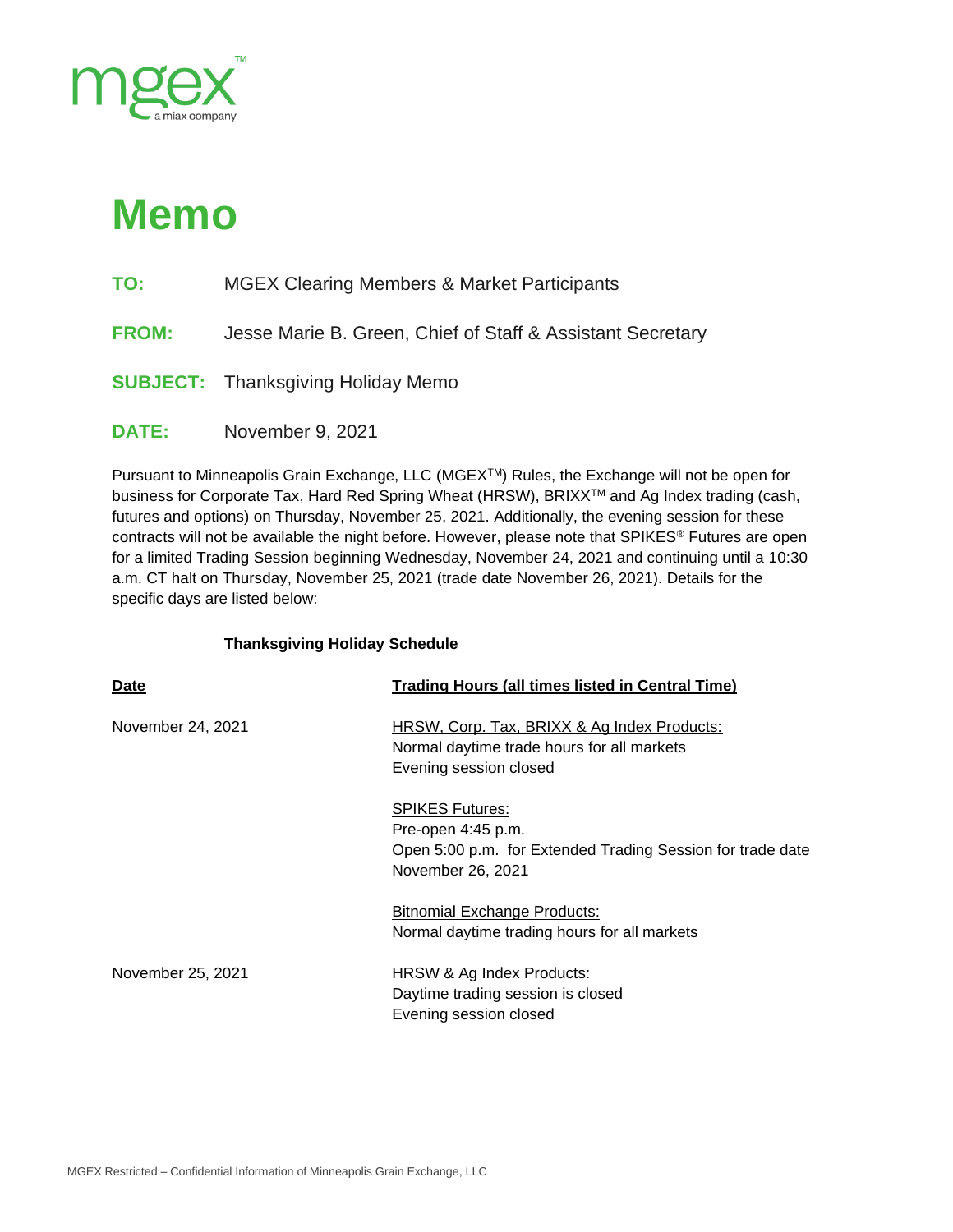|                           | <b>SPIKES Futures:</b><br>Halt at 10:30 a.m.<br>Pre-open at 10:30 a.m.<br>Open at 5:00 p.m. for trade date November 26, 2021                                                                                                                                                                                                                              |
|---------------------------|-----------------------------------------------------------------------------------------------------------------------------------------------------------------------------------------------------------------------------------------------------------------------------------------------------------------------------------------------------------|
|                           | <b>SPIKES TAS</b><br>Pre-open 4:45 p.m.                                                                                                                                                                                                                                                                                                                   |
|                           | Corporate Tax and BRIXX Futures:<br>Daytime futures trading session is closed                                                                                                                                                                                                                                                                             |
|                           | <b>Bitnomial Exchange Products:</b><br>Markets closed                                                                                                                                                                                                                                                                                                     |
| Friday, November 26, 2021 | HRSW, Corp. Tax, BRIXX & Ag Index Products:<br>Open at 8:30 a.m.<br>HRSW Futures and Options market closes at 12:15 p.m.*<br>Corporate Tax market closes at 12:15 p.m.*<br>BRIXX market closes at 12:15 p.m.*<br>Index Futures and Options market closes at 12:30 p.m.*<br>*The official closing period will occur from 11:59:00 a.m. to<br>11:59:59 a.m. |
|                           | <b>SPIKES Futures:</b><br>Normal open for daytime trading<br>Futures market closes at 12:15 p.m.*<br>*The official closing period for SPIKES will occur from<br>11:59:00 a.m. to 11:59:59 a.m.                                                                                                                                                            |
|                           | <b>SPIKES TAS:</b><br>Normal open for daytime trading<br>Futures market closes at 11:58 a.m.                                                                                                                                                                                                                                                              |
|                           | <b>Bitnomial Exchange Products:</b><br>Markets closed                                                                                                                                                                                                                                                                                                     |

**MINNEAPOLIS GRAIN EXCHANGE, LLC**

400 South 4<sup>th</sup> Street | 130 Grain Exchange Building | Minneapolis, MN 55415 612-321-7101

#### mgex.com